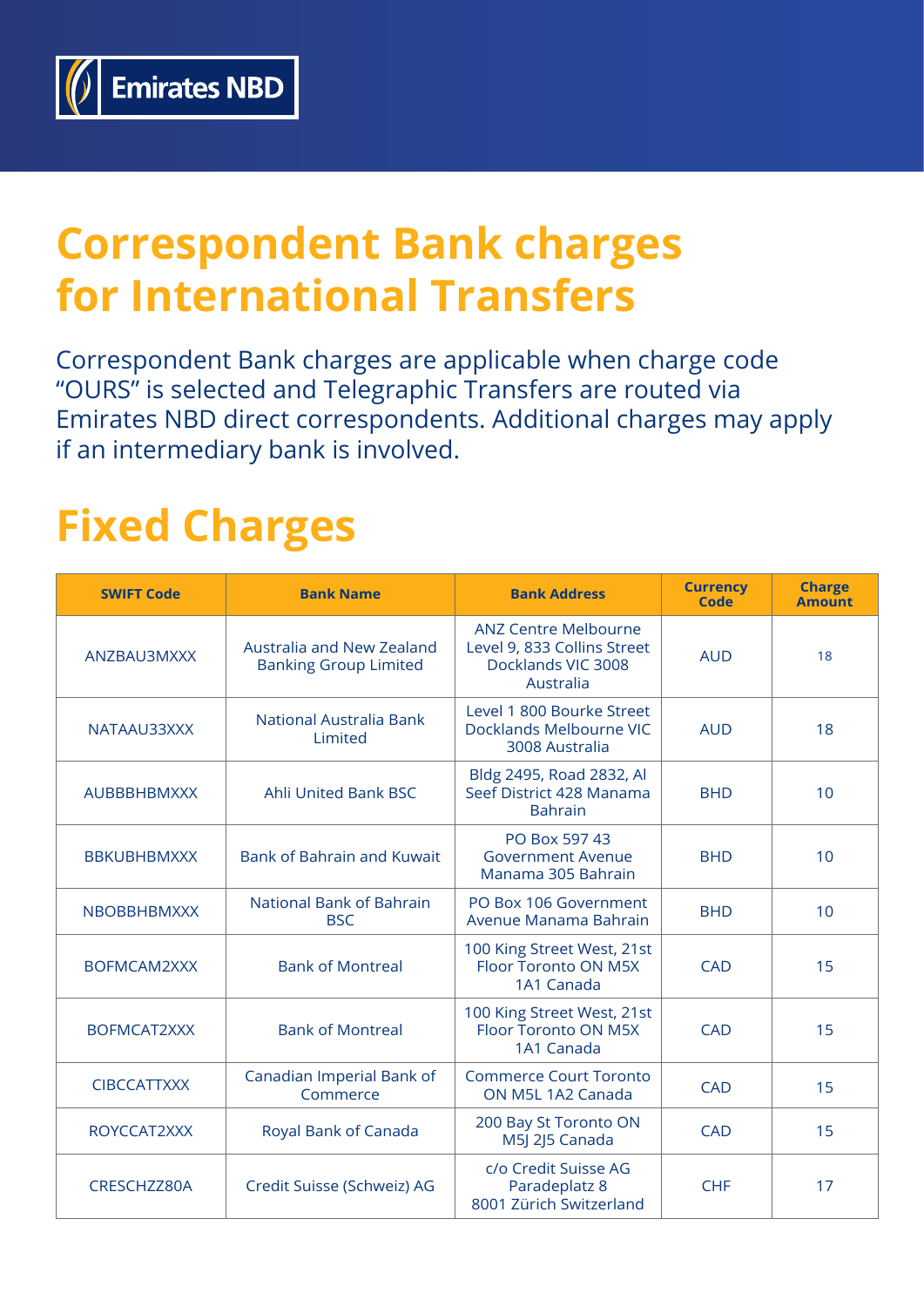| <b>SWIFT Code</b>                         | <b>Bank Name</b>                                      | <b>Bank Address</b>                                                                                                                                        | <b>Currency</b><br>Code | <b>Charge</b><br><b>Amount</b> |
|-------------------------------------------|-------------------------------------------------------|------------------------------------------------------------------------------------------------------------------------------------------------------------|-------------------------|--------------------------------|
| UBSWCHZH80A                               | <b>UBS Switzerland AG</b>                             | Bahnhofstrasse 45 8001<br>Zürich Switzerland                                                                                                               | <b>CHF</b>              | 17                             |
| <b>SCBLCNSXSHA</b>                        | <b>Standard Chartered Bank</b><br>(China) Ltd         | 13rd, 16th, 17th, 19th<br>and 23rd Floor Standard<br><b>Chartered Tower 201</b><br>Century Ave Pudong New<br>Area 200120<br>Shanghai Municipality<br>China | <b>CNY</b>              | 20                             |
| <b>DABADKKKXXX</b>                        | Danske Bank A/S                                       | Holmens Kanal 2-12<br>1092 Copenhagen<br><b>Hovedstaden Denmark</b>                                                                                        | <b>DKK</b>              | 110                            |
| <b>EBILEGCXXXX</b>                        | <b>EMIRATES NATIONAL BANK</b><br>OF DUBAI SAE         | Fifth Settlement, Plot 85,<br>El-Teseen Street 11538,<br>New Cairo, Cairo Egypt                                                                            | <b>EGP</b>              | 250                            |
| MIDLGB22XXX                               | <b>HSBC Bank plc</b>                                  | 8 Canada Square London<br>England E14 5HQ United<br>Kingdom                                                                                                | <b>GBP</b>              | 15                             |
| NWBKGB2LXXX                               | <b>National Westminster Bank</b><br><b>Plc</b>        | 250 Bishopsgate London<br>England<br><b>EC2M 4AA United</b><br>Kingdom                                                                                     | <b>GBP</b>              | 15                             |
| <b>SCBLHKHHXXX</b>                        | <b>Standard Chartered Bank</b><br>(Hong Kong) Limited | PO Box 21 32/F, Standard<br><b>Chartered Bank Building</b><br>4-4A Des Voeux Road Central<br>Hong Kong Hong Kong Island<br><b>Hong Kong</b>                | <b>HKD</b>              | 100                            |
| <b>POALILITXXX</b>                        | Bank Hapoalim Bm, Israel                              | PO Box 27 50 Rothschild<br>Blvd Tel Aviv 61000 Tel<br><b>Aviv Israel</b>                                                                                   | <b>ILS</b>              | 65                             |
| <b>HDFCINBBXXX</b>                        | <b>HDFC Bank Ltd</b>                                  | <b>HDFC Bank House,</b><br>Senapati Bapat Marg,<br>Lower Parel (W) Mumbai<br>400013 Maharashtra<br>India                                                   | <b>INR</b>              | 80                             |
| <b>ICICINBBXXX</b>                        | <b>ICICI Bank Limited</b>                             | <b>ICICI Bank Tower Near</b><br>Chakli Circle, Old Padra<br>Road Vadodara 390007<br>Gujarat India                                                          | <b>INR</b>              | 80                             |
| <b>SBININBBXXX</b>                        | <b>State Bank of India</b>                            | 1 Strand Road Kolkata<br>(Calcutta) West Bengal<br>India                                                                                                   | <b>INR</b>              | 80                             |
| ARABJOAX100                               | Arab Bank plc                                         | PO Box 950545 Shaker<br>Bin Zaid Street Shmeisani<br>11195 Amman Jordan                                                                                    | JOD                     | 5                              |
| <b>SCBLJOAXXXX</b>                        | <b>Standard Chartered Bank</b><br>Jordan              | Islamic College School St,<br>11181, Amman, Jordan                                                                                                         | JOD                     | 5                              |
| <b>NBOKKWKWXXX</b>                        | <b>National Bank of Kuwait</b><br><b>SAKP</b>         | PO Box 95 Al Shuhada<br>Street, Safat<br>13001 Kuwait City Kuwait                                                                                          | <b>KWD</b>              | 5                              |
| <b>BCMAMAMCXXX</b>                        | Attijariwafa Bank                                     | 2, Boulevard Moulay<br><b>Youssef Casablanca</b><br>20000 Morocco                                                                                          | <b>MAD</b>              | 125                            |
| <b>DNB Bank ASA</b><br><b>DNBANOKKXXX</b> |                                                       | <b>Dronning Eufemias</b><br>gate 30 0191 Oslo Oslo<br>Norway                                                                                               | <b>NOK</b>              | 100                            |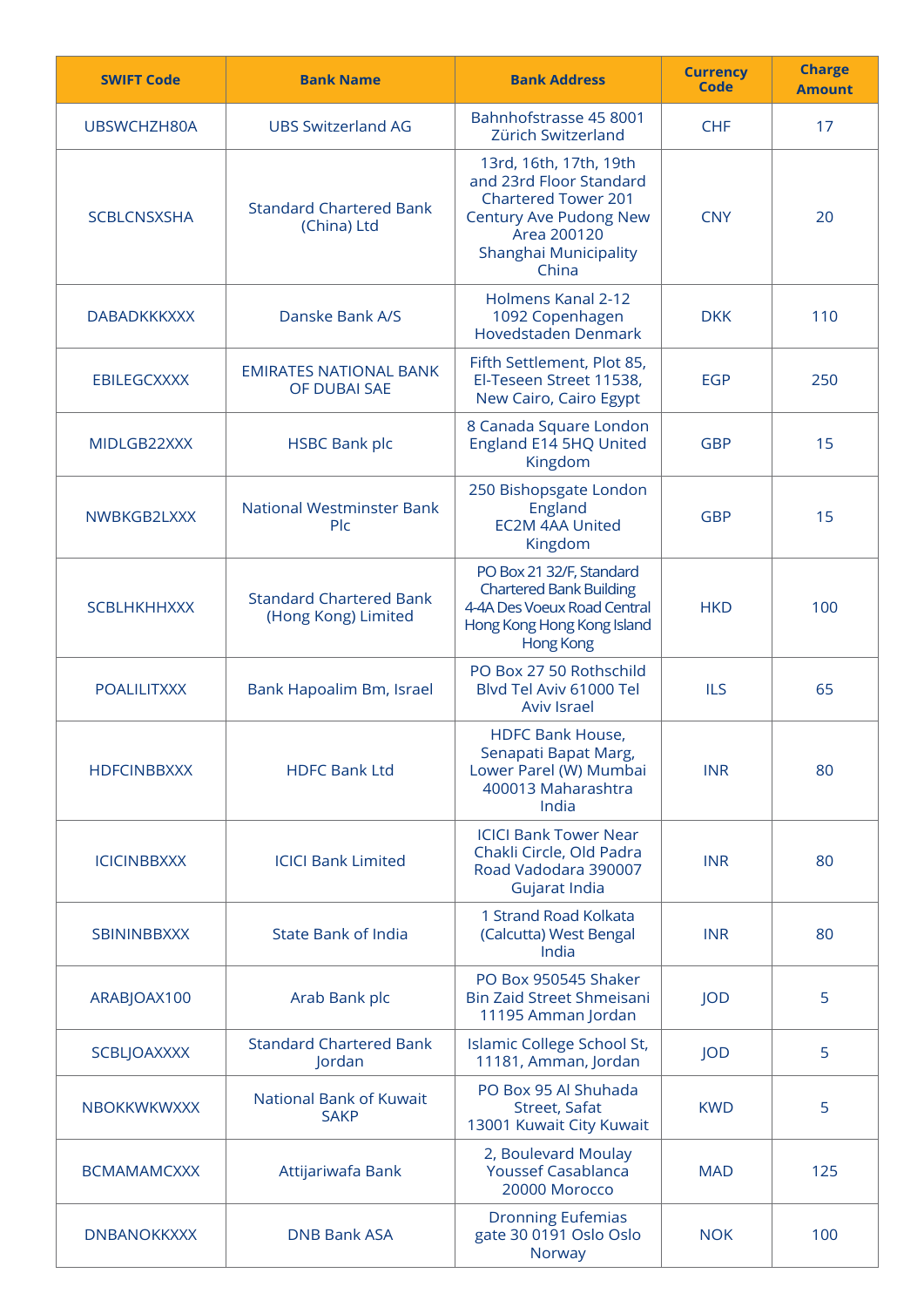| <b>SWIFT Code</b>  | <b>Bank Name</b>                                     | <b>Bank Address</b>                                                                                            | <b>Currency</b><br>Code | <b>Charge</b><br><b>Amount</b> |
|--------------------|------------------------------------------------------|----------------------------------------------------------------------------------------------------------------|-------------------------|--------------------------------|
| ANZBNZ22XXX        | <b>ANZ Bank New Zealand</b><br>Limited               | <b>Ground Floor ANZ Centre</b><br>23-29 Albert Street<br>Auckland 1010 Auckland<br>New Zealand                 | <b>NZD</b>              | 25                             |
| BKNZNZ22XXX        | <b>Bank of New Zealand</b>                           | 42 - 52 Willis Street,<br>Level 4 Spark Central,<br><b>Wellington 6011</b><br><b>Wellington New Zealand</b>    | <b>NZD</b>              | 25                             |
| <b>BMUSOMRXXXX</b> | <b>Bank Muscat SAOG</b>                              | Street No. 62 Building<br>No. 120/4, Block No. 311<br><b>Airport Heights Seeb</b><br>Oman                      | <b>OMR</b>              | 5                              |
| <b>BSHROMRUXXX</b> | <b>Sohar International Bank</b><br><b>SAOG</b>       | PO Box 44 Hai Al Mina<br>114 Muscat Oman                                                                       | <b>OMR</b>              | 5                              |
| <b>BBMEOMRXXXX</b> | <b>HSBC Bank Oman SAOG</b>                           | PO Box 1727 Al Khuwair<br>PC 111 Muscat Oman                                                                   | <b>OMR</b>              | 5                              |
| <b>BNORPHMMXXX</b> | <b>BDO Unibank Inc</b>                               | <b>BDO Corporate Center</b><br>7899 MakatiAvenue<br>Makati City 0726 Luzon<br>Philippines                      | <b>PHP</b>              | 300                            |
| <b>SCBLPHMMXXX</b> | <b>Standard Chartered Bank</b>                       | 6788 Ayala Ave, Makati<br>City, Metro Manila, Luzon,<br>Philippines                                            | <b>PHP</b>              | 500                            |
| <b>SCBLPKKXXXX</b> | <b>Standard Chartered Bank</b><br>(Pakistan) Limited | P. O. Box No. 5556 3rd<br>Floor, Main Building I. I.<br>Chundrigar Road, Ka<br>Karachi 74000 Sindh<br>Pakistan | <b>PKR</b>              | 1,700                          |
| <b>DOHBQAQAXXX</b> | Doha Bank                                            | PO Box 3818 Doha Bank<br><b>Tower Corniche Str Doha</b><br>Qatar                                               | QAR                     | 35                             |
| QNBAQAQAXXX        | <b>Qatar National Bank</b><br>(Q.P.S.C.)             | Al Corniche Street Doha<br>Qatar                                                                               | QAR                     | 35                             |
| <b>EBILSARIXXX</b> | Emirates NBD Bank PJSC                               | PO Box 8166, Al Mas<br>Centre, King Fahd Road,<br>Olaya, Riyadh, Saudi<br>Arabia                               | <b>SAR</b>              | 25                             |
| <b>RIBLSARIXXX</b> | <b>Riyad Bank</b>                                    | A1 Tower, Granada Oasis<br>Eastern ring road, Al<br>Shuhada District, Riyadh<br>13241 Saudi Arabia             | <b>SAR</b>              | 50                             |
| <b>SABBSARIXXX</b> | The Saudi British Bank                               | Prince Abdulaziz Bin<br>Mossaid Bin Jalawi Street<br>Dabbab Riyadh 11413<br>Saudi Arabia                       | <b>SAR</b>              | 30                             |
| <b>NCBKSAJEXXX</b> | The Saudi National Bank                              | PO Box 3555 King Abdul<br><b>Aziz Street</b><br>Jeddah 21481 Saudi<br>Arabia                                   | <b>SAR</b>              | 25                             |
| ESSESESSXXX        | Skandinaviska Enskilda<br><b>Banken AB</b>           | Kungsträdgårdsgatan 8<br>10640 Stockholm Sweden                                                                | <b>SEK</b>              | 100                            |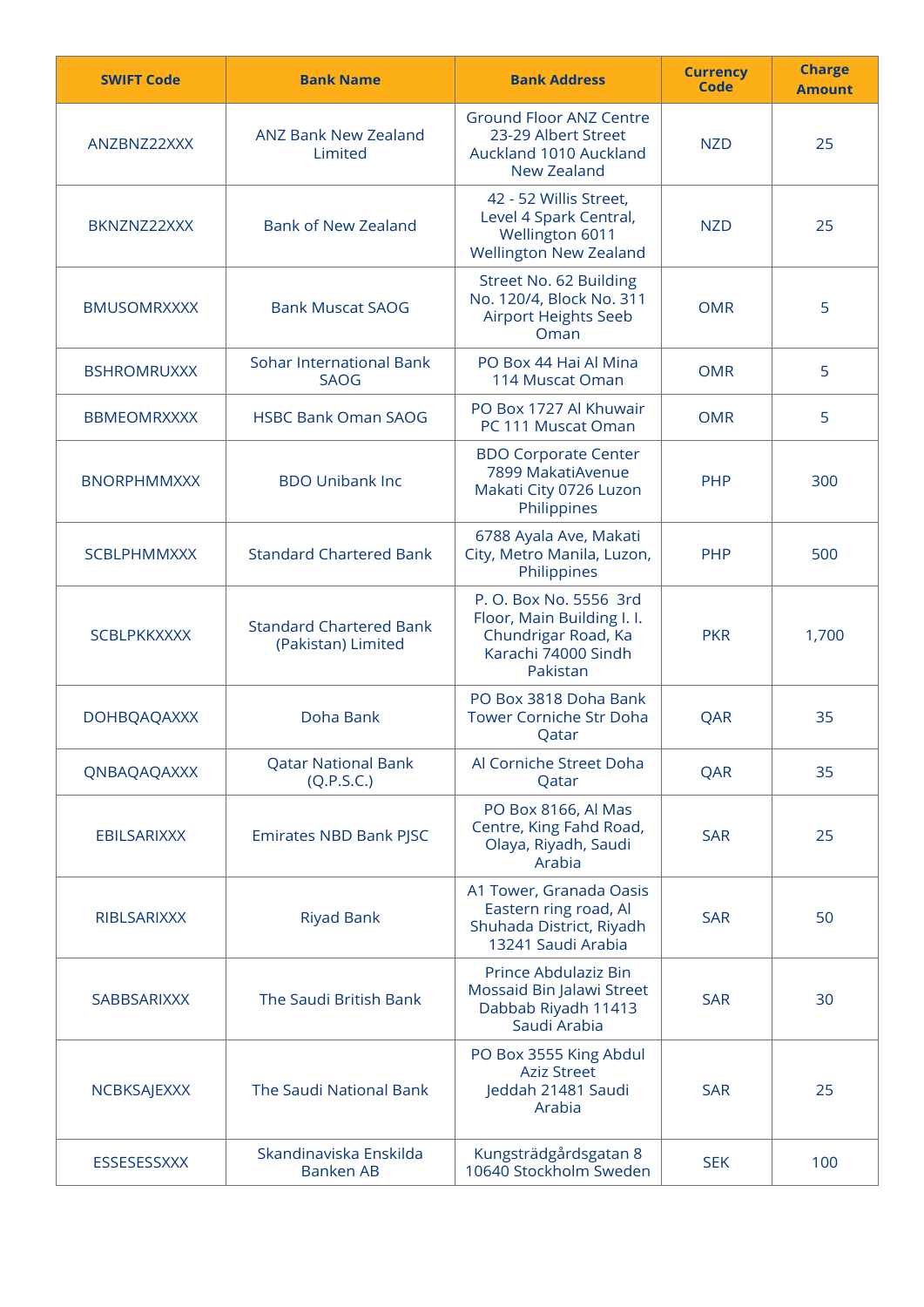| <b>SWIFT Code</b>  | <b>Bank Name</b>                                                                                                                                                                      | <b>Bank Address</b>                                                                                 | <b>Currency</b><br><b>Code</b> | <b>Charge</b><br><b>Amount</b> |
|--------------------|---------------------------------------------------------------------------------------------------------------------------------------------------------------------------------------|-----------------------------------------------------------------------------------------------------|--------------------------------|--------------------------------|
| <b>OCBCSGSGXXX</b> | <b>Oversea-Chinese Banking</b><br><b>Corp Ltd</b>                                                                                                                                     | 63 Chulia Street #<br>10-00, OCBC Centre<br>East Singapore 049514<br>Singapore                      | <b>SGD</b>                     | 60                             |
| <b>SCBLSGSGXXX</b> | <b>Standard Chartered Bank</b><br>Singapore                                                                                                                                           | 6 Battery Road #07-00<br>Financial Institutions,<br>Singapore, 049909,<br>Singapore                 | <b>SGD</b>                     | 60                             |
| <b>BIATTNTTXXX</b> | Banque Internationale Arabe<br>de Tunisie SA                                                                                                                                          | 70-72 Avenue Habib<br>Bourguiba 1000 Tunis<br>Tunisia                                               | <b>TND</b>                     | 35                             |
| <b>BOFAUS3NXXX</b> | <b>Bank of America National</b><br>Association                                                                                                                                        | 100 N Tryon St, Ste 170<br>Charlotte NC 28202 USA                                                   | <b>USD</b>                     | 17                             |
| <b>IRVTUS3NXXX</b> | The Bank of New York Mellon                                                                                                                                                           | 240 Greenwich St, 18th Fl<br>New York NY 10007 USA                                                  | <b>USD</b>                     | 17                             |
| <b>CIBEEGCXXXX</b> | <b>Commercial International</b><br>Bank (Egypt) SAE                                                                                                                                   | PO Box 2430 Nile Tower<br>Building 21-23 Charles De<br>Gaulle St Gîza Giza Egypt                    | <b>USD</b>                     | 10                             |
| CITIUS33XXX        | <b>Citibank NA</b>                                                                                                                                                                    | 701 East 60th Street<br>North Sioux Falls SD<br>57104 USA                                           |                                | 17                             |
| <b>EBILEGCXXXX</b> | <b>Emirates National Bank of</b><br>Dubai SAE                                                                                                                                         | PO Box 392 Plot 85,<br>El-Teseen Street Fith<br>Settlement 11538 New<br><b>Cairo Cairo Egypt</b>    |                                | 10                             |
| SCBLUS33XXX        | <b>Standard Chartered Bank</b>                                                                                                                                                        | 1095 Avenue of the<br>Americas, New York, New<br>York, 10036, USA                                   | <b>USD</b>                     | 17                             |
| CHASUS33XXX        | JPMORGAN CHASE BANK NA,<br><b>NEW YORK</b>                                                                                                                                            | 1111 Polaris Parkway<br>Columbus OH 43240 USA                                                       | <b>USD</b>                     | 17                             |
| FIRNZAJJXXX        | <b>FirstRand Bank Ltd</b>                                                                                                                                                             | 4 Merchant Place Cnr<br>Fredman Drive & Rivonia<br>Road Sandton 2196<br><b>Gauteng South Africa</b> | <b>ZAR</b>                     | 400                            |
| SBZAZAJJXXX        | PO Box 7725, 9th Floor<br><b>Standard Bank Centre</b><br>The Standard Bank of South<br>5 Simmonds Street<br><b>Africa Limited</b><br>Johannesburg 2001<br><b>Gauteng South Africa</b> |                                                                                                     | <b>ZAR</b>                     | 400                            |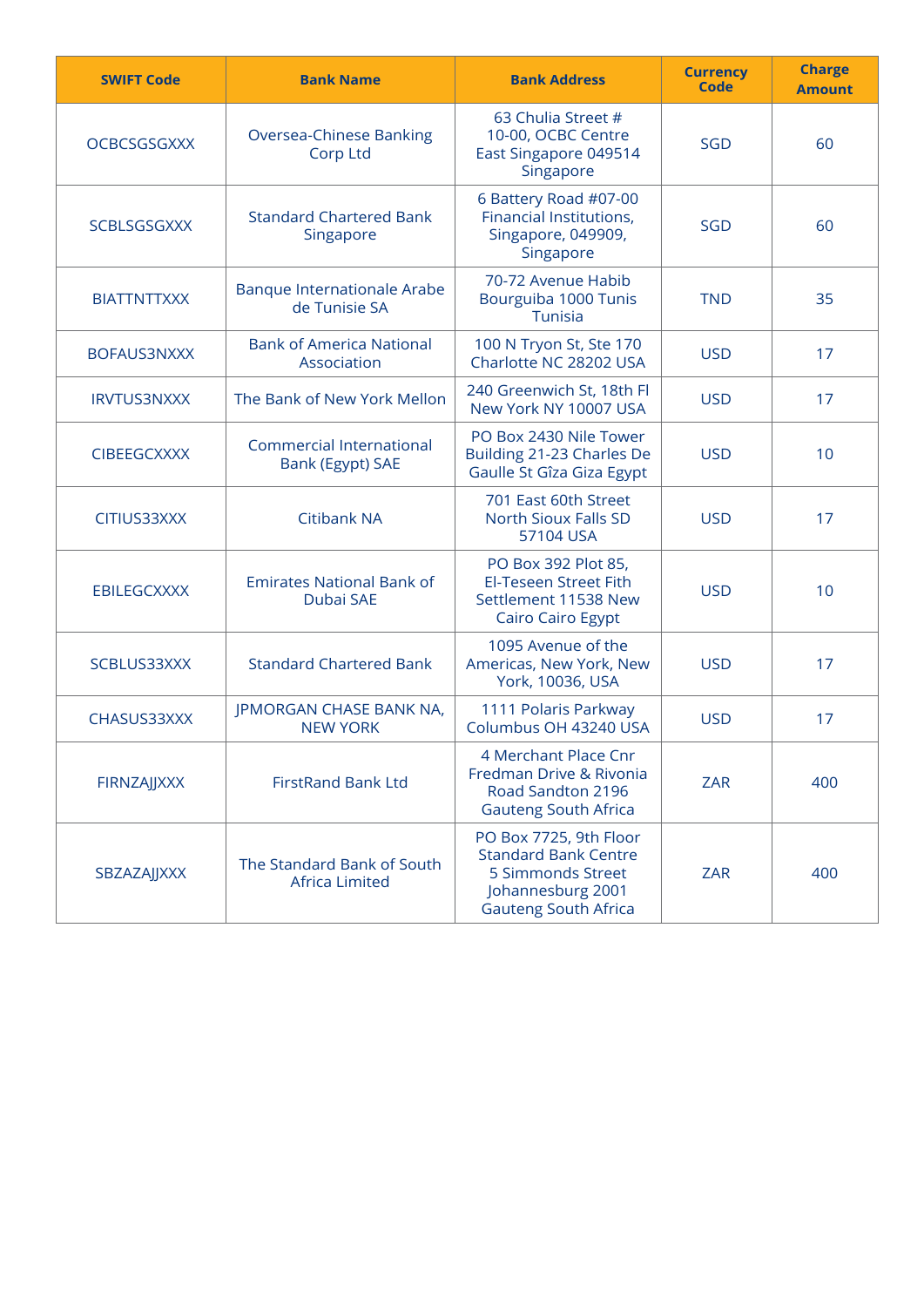## **Slab-wise Charges**

| <b>SWIFT Code</b> | <b>Bank Name</b>                   | <b>Bank Address</b>                                                                   | <b>Currency</b><br><b>Code</b> | <b>Txn Start Amount</b> | <b>Txn End Amount</b> | <b>Charges</b><br><b>Amount</b> |
|-------------------|------------------------------------|---------------------------------------------------------------------------------------|--------------------------------|-------------------------|-----------------------|---------------------------------|
| BARCGB22XXX       | <b>Barclays</b><br><b>Bank PLC</b> | 1 Churchill Place<br>London England<br>E14 5HP United<br>Kingdom                      | <b>EUR</b>                     |                         | 31.00                 |                                 |
| BARCGB22XXX       | <b>Barclays</b><br><b>Bank PLC</b> | 1 Churchill Place<br>London England<br>E14 5HP United<br>Kingdom                      | <b>EUR</b>                     | 31.01                   | 99.99                 | 10                              |
| BARCGB22XXX       | <b>Barclays</b><br><b>Bank PLC</b> | 1 Churchill Place<br>London England<br>E14 5HP United<br>Kingdom                      | <b>EUR</b>                     | 100.00                  | 2,499.99              | 25                              |
| BARCGB22XXX       | <b>Barclays</b><br><b>Bank PLC</b> | 1 Churchill Place<br>London England<br>E14 5HP United<br>Kingdom                      | <b>EUR</b>                     | 2,500.00                | 4,999.99              | 40                              |
| BARCGB22XXX       | <b>Barclays</b><br><b>Bank PLC</b> | 1 Churchill Place<br>London England<br>E14 5HP United<br>Kingdom                      | <b>EUR</b>                     | 5,000.00                | 12,499.99             | 45                              |
| BARCGB22XXX       | <b>Barclays</b><br><b>Bank PLC</b> | 1 Churchill Place<br>London England<br>E14 5HP United<br>Kingdom                      | <b>EUR</b>                     | 12,500.00               | 49,999.99             | 60                              |
| BARCGB22XXX       | <b>Barclays</b><br><b>Bank PLC</b> | 1 Churchill Place<br>London England<br>E14 5HP United<br>Kingdom                      | <b>EUR</b>                     | 50,000.00               | Above 50,000.00       | 75                              |
| BBRUBEBB010       | <b>ING Belgium</b><br><b>SA/NV</b> | <b>Avenue Marnix</b><br>24 1000 Brussels<br><b>Brussels-Capital</b><br><b>Belgium</b> | <b>EUR</b>                     |                         | 31.00                 |                                 |
| BBRUBEBB010       | <b>ING Belgium</b><br>SA/NV        | <b>Avenue Marnix</b><br>24 1000 Brussels<br><b>Brussels-Capital</b><br><b>Belgium</b> | <b>EUR</b>                     | 31.01                   | 99.99                 | 10                              |
| BBRUBEBB010       | <b>ING Belgium</b><br><b>SA/NV</b> | <b>Avenue Marnix</b><br>24 1000 Brussels<br><b>Brussels-Capital</b><br><b>Belgium</b> | <b>EUR</b>                     | 100.00                  | 2,499.99              | 25                              |
| BBRUBEBB010       | <b>ING Belgium</b><br><b>SA/NV</b> | <b>Avenue Marnix</b><br>24 1000 Brussels<br><b>Brussels-Capital</b><br><b>Belgium</b> | <b>EUR</b>                     | 2,500.00                | 4,999.99              | 40                              |
| BBRUBEBB010       | <b>ING Belgium</b><br><b>SA/NV</b> | <b>Avenue Marnix</b><br>24 1000 Brussels<br><b>Brussels-Capital</b><br><b>Belgium</b> | <b>EUR</b>                     | 5,000.00                | 12,499.99             | 45                              |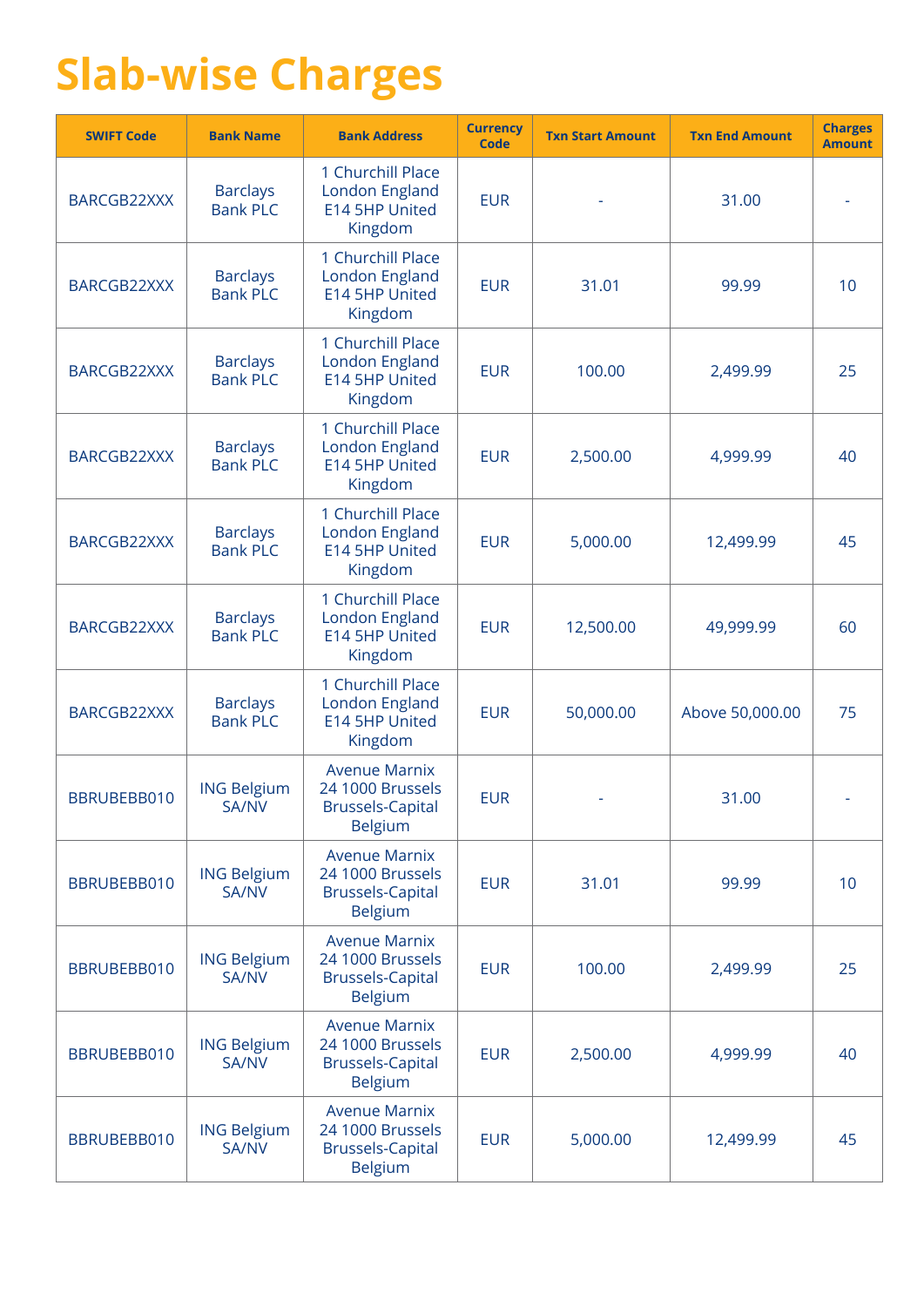| BBRUBEBB010        | <b>ING Belgium</b><br><b>SA/NV</b>                 | <b>Avenue Marnix</b><br>24 1000 Brussels<br><b>Brussels-Capital</b><br><b>Belgium</b> | <b>EUR</b>              | 12,500.00               | 49,999.99             | 60                              |
|--------------------|----------------------------------------------------|---------------------------------------------------------------------------------------|-------------------------|-------------------------|-----------------------|---------------------------------|
| <b>SWIFT Code</b>  | <b>Bank Name</b>                                   | <b>Bank Address</b>                                                                   | <b>Currency</b><br>Code | <b>Txn Start Amount</b> | <b>Txn End Amount</b> | <b>Charges</b><br><b>Amount</b> |
| BBRUBEBB010        | <b>ING Belgium</b><br><b>SA/NV</b>                 | <b>Avenue Marnix</b><br>24 1000 Brussels<br><b>Brussels-Capital</b><br><b>Belgium</b> | <b>EUR</b>              | 50,000.00               | Above 50,000.00       | 75                              |
| CITIIE2XXXX        | Citibank<br><b>Europe Plc</b>                      | 1 North Wall Quay<br><b>Dublin Ireland</b>                                            | <b>EUR</b>              |                         | 31.00                 | 0                               |
| CITIIE2XXXX        | Citibank<br><b>Europe Plc</b>                      | 1 North Wall Quay<br>Dublin Ireland                                                   | <b>EUR</b>              | 31.01                   | 99.99                 | 10                              |
| CITIIE2XXXX        | Citibank<br><b>Europe Plc</b>                      | 1 North Wall Quay<br><b>Dublin Ireland</b>                                            | <b>EUR</b>              | 100.00                  | 2,499.99              | 25                              |
| CITIIE2XXXX        | Citibank<br><b>Europe Plc</b>                      | 1 North Wall Quay<br>Dublin Ireland                                                   | <b>EUR</b>              | 2,500.00                | 4,999.99              | 40                              |
| CITIIE2XXXX        | Citibank<br><b>Europe Plc</b>                      | 1 North Wall Quay<br>Dublin Ireland                                                   | <b>EUR</b>              | 5,000.00                | 12,499.99             | 45                              |
| CITIIE2XXXX        | Citibank<br><b>Europe Plc</b>                      | 1 North Wall Quay<br><b>Dublin Ireland</b>                                            | <b>EUR</b>              | 12,500.00               | 49,999.99             | 60                              |
| CITIIE2XXXX        | Citibank<br><b>Europe Plc</b>                      | 1 North Wall Quay<br>Dublin Ireland                                                   | <b>EUR</b>              | 50,000.00               | Above 50,000.00       | 75                              |
| <b>CCFRFRPPXXX</b> | <b>HSBC</b><br><b>FRANCE</b>                       | 38 Avenue Kléber<br>75116 Paris France                                                | <b>EUR</b>              |                         | 31.00                 | 0                               |
| <b>CCFRFRPPXXX</b> | <b>HSBC</b><br><b>FRANCE</b>                       | 38 Avenue Kléber<br>75116 Paris France                                                | <b>EUR</b>              | 31.01                   | 99.99                 | 10                              |
| <b>CCFRFRPPXXX</b> | <b>HSBC</b><br><b>FRANCE</b>                       | 38 Avenue Kléber<br>75116 Paris France                                                | <b>EUR</b>              | 100.00                  | 2,499.99              | 25                              |
| <b>CCFRFRPPXXX</b> | <b>HSBC</b><br><b>FRANCE</b>                       | 38 Avenue Kléber<br>75116 Paris France                                                | <b>EUR</b>              | 2,500.00                | 4,999.99              | 40                              |
| <b>CCFRFRPPXXX</b> | <b>HSBC</b><br><b>FRANCE</b>                       | 38 Avenue Kléber<br>75116 Paris France                                                | <b>EUR</b>              | 5,000.00                | 12,499.99             | 45                              |
| <b>CCFRFRPPXXX</b> | <b>HSBC</b><br><b>FRANCE</b>                       | 38 Avenue Kléber<br>75116 Paris France                                                | <b>EUR</b>              | 12,500.00               | 49,999.99             | 60                              |
| <b>CCFRFRPPXXX</b> | <b>HSBC</b><br><b>FRANCE</b>                       | 38 Avenue Kléber<br>75116 Paris France                                                | <b>EUR</b>              | 50,000.00               | Above 50,000.00       | 75                              |
| <b>SOGEFRPPXXX</b> | <b>SOCIETE</b><br><b>GENERALE,</b><br><b>PARIS</b> | 29 Boulevard<br>Hausmann 75009<br><b>Paris France</b>                                 | <b>EUR</b>              |                         | 31.00                 | $\mathbf 0$                     |
| <b>SOGEFRPPXXX</b> | <b>SOCIETE</b><br><b>GENERALE,</b><br><b>PARIS</b> | 29 Boulevard<br>Hausmann 75009<br><b>Paris France</b>                                 | <b>EUR</b>              | 31.01                   | 99.99                 | 10                              |
| <b>SOGEFRPPXXX</b> | <b>SOCIETE</b><br><b>GENERALE,</b><br><b>PARIS</b> | 29 Boulevard<br>Hausmann 75009<br><b>Paris France</b>                                 | <b>EUR</b>              | 100.00                  | 2,499.99              | 25                              |
| <b>SOGEFRPPXXX</b> | <b>SOCIETE</b><br><b>GENERALE,</b><br><b>PARIS</b> | 29 Boulevard<br>Hausmann 75009<br>Paris France                                        | <b>EUR</b>              | 2,500.00                | 4,999.99              | 40                              |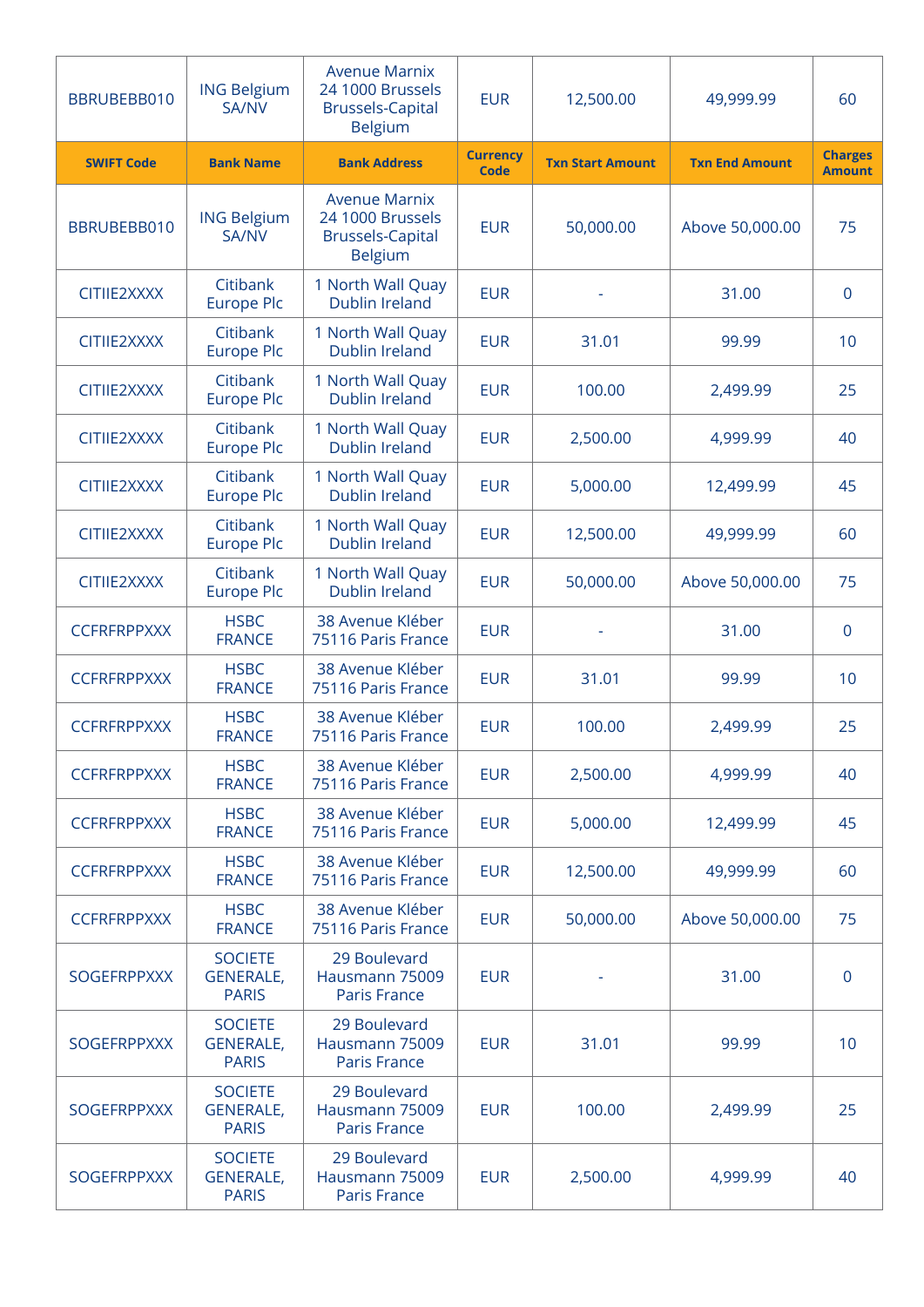| <b>SOGEFRPPXXX</b> | <b>SOCIETE</b><br><b>GENERALE,</b><br><b>PARIS</b>                 | 29 Boulevard<br>Hausmann 75009<br><b>Paris France</b>                                        | <b>EUR</b>                     | 5,000.00                | 12,499.99              | 45                              |
|--------------------|--------------------------------------------------------------------|----------------------------------------------------------------------------------------------|--------------------------------|-------------------------|------------------------|---------------------------------|
| <b>SWIFT Code</b>  | <b>Bank Name</b>                                                   | <b>Bank Address</b>                                                                          | <b>Currency</b><br><b>Code</b> | <b>Txn Start Amount</b> | <b>Txn End Amount</b>  | <b>Charges</b><br><b>Amount</b> |
| <b>SOGEFRPPXXX</b> | <b>SOCIETE</b><br><b>GENERALE,</b><br><b>PARIS</b>                 | 29 Boulevard<br>Hausmann 75009<br>Paris France                                               | <b>EUR</b>                     | 12,500.00               | 49,999.99              | 60                              |
| <b>SOGEFRPPXXX</b> | <b>SOCIETE</b><br><b>GENERALE,</b><br><b>PARIS</b>                 | 29 Boulevard<br>Hausmann 75009<br><b>Paris France</b>                                        | <b>EUR</b>                     | 50,000.00               | Above 50,000.00        | 75                              |
| EBILGB2LXXX        | <b>Emirates</b><br><b>NBD Bank</b><br>PJSC London<br><b>Branch</b> | <b>Emirates NBD</b><br>House, 25<br>Knightsbridge,<br>London, SW1X<br>7LY, United<br>Kingdom | <b>GBP</b>                     |                         | 50.00                  | 5                               |
| EBILGB2LXXX        | <b>Emirates</b><br><b>NBD Bank</b><br>PJSC London<br><b>Branch</b> | <b>Emirates NBD</b><br>House, 25<br>Knightsbridge,<br>London, SW1X<br>7LY, United<br>Kingdom | <b>GBP</b>                     | 50.01                   | 10,000.00              | 18                              |
| EBILGB2LXXX        | <b>Emirates</b><br><b>NBD Bank</b><br>PJSC London<br><b>Branch</b> | <b>Emirates NBD</b><br>House, 25<br>Knightsbridge,<br>London, SW1X<br>7LY, United<br>Kingdom | <b>GBP</b>                     | 10,000.01               | Above 10,000.01        | 25                              |
| <b>BOTKJPJTXXX</b> | <b>MUFG Bank</b><br>Ltd.                                           | 2-7-1 Marunouchi<br>Chiyoda-ku Tokyo<br>100-8388 Kanto<br>Japan                              | JPY                            |                         | 5,000,000,00           | 2,500                           |
| <b>BOTKJPJTXXX</b> | <b>MUFG Bank</b><br>Ltd.                                           | 2-7-1 Marunouchi<br>Chiyoda-ku Tokyo<br>100-8388 Kanto<br>Japan                              | JPY                            | 5,000,000.01            | 10,000,000.00          | 5,000                           |
| <b>BOTKJPJTXXX</b> | <b>MUFG Bank</b><br>Ltd.                                           | 2-7-1 Marunouchi<br>Chiyoda-ku Tokyo<br>100-8388 Kanto<br>Japan                              | JPY                            | 10,000,000.01           | 15,000,000.00          | 7,500                           |
| <b>BOTKJPJTXXX</b> | <b>MUFG Bank</b><br>Ltd.                                           | 2-7-1 Marunouchi<br>Chiyoda-ku Tokyo<br>100-8388 Kanto<br>Japan                              | JPY                            | 15,000,000.01           | 20,000,000.00          | 10,000                          |
| <b>BOTKJPJTXXX</b> | <b>MUFG Bank</b><br>Ltd.                                           | 2-7-1 Marunouchi<br>Chiyoda-ku Tokyo<br>100-8388 Kanto<br>Japan                              | JPY                            | 20,000,000.01           | 25,000,000.00          | 12,500                          |
| <b>BOTKJPJTXXX</b> | <b>MUFG Bank</b><br>Ltd.                                           | 2-7-1 Marunouchi<br>Chiyoda-ku Tokyo<br>100-8388 Kanto<br>Japan                              | JPY                            | 25,000,000.01           | Above<br>25,000,000.01 | 15,000                          |